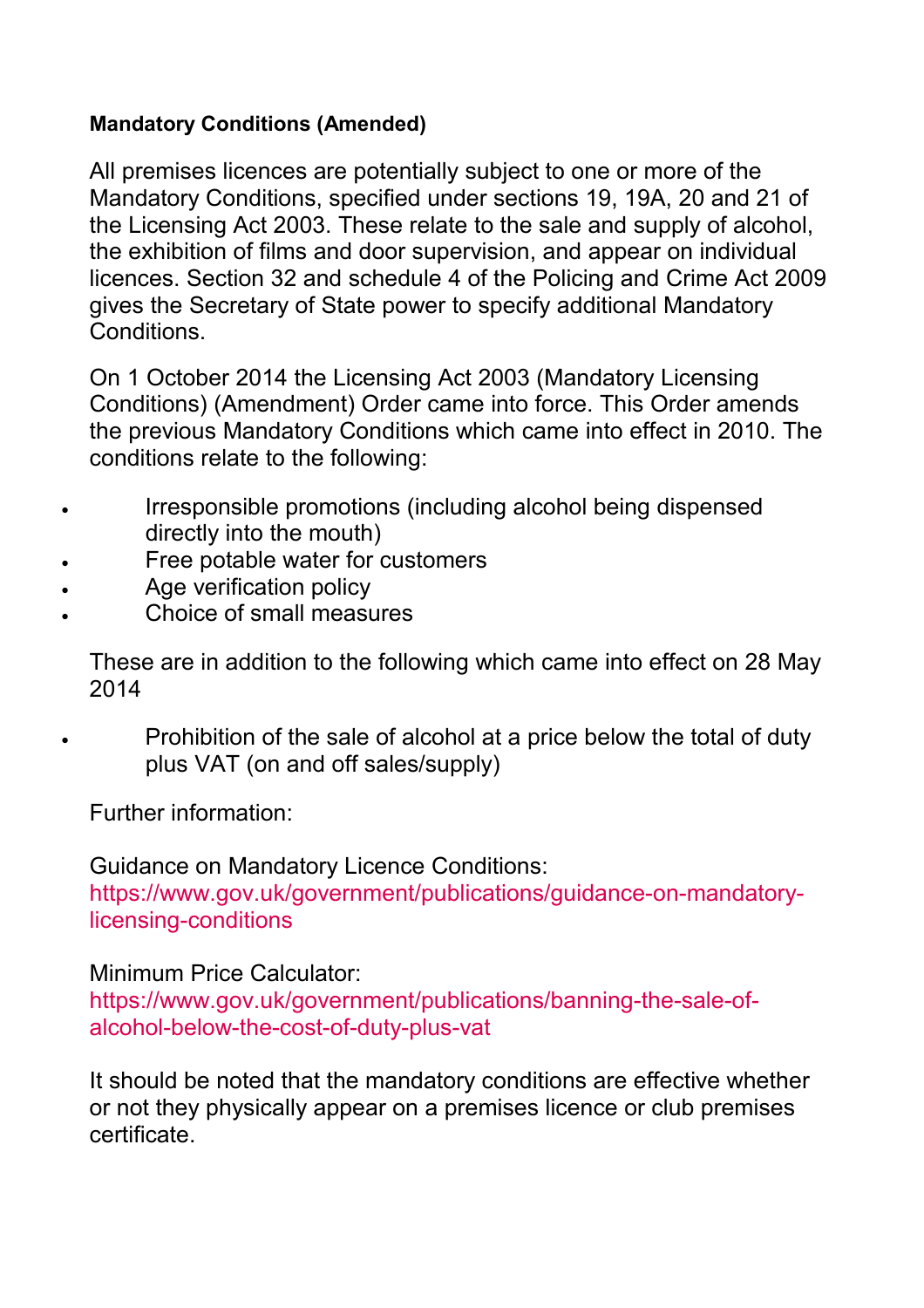## **Where the premises licence/club premises certificate authorises the sale of alcohol**

- 1. (1) The responsible person must ensure that staff on relevant premises do not carry out, arrange or participate in any irresponsible promotions in relation to the premises.
	- (2) In this paragraph, an irresponsible promotion means any one or more of the following activities, or substantially similar activities, carried on for the purpose of encouraging the sale or supply of alcohol for consumption on the premises
		- a) games or other activities which require or encourage, or are designed to require or encourage, individuals to–
			- i) drink a quantity of alcohol within a time limit (other than to drink alcohol sold or supplied on the premises before the cessation of the period in which the responsible person is authorised to sell or supply alcohol), or
			- ii) drink as much alcohol as possible (whether within a time limit or otherwise);
		- b) provision of unlimited or unspecified quantities of alcohol free or for a fixed or discounted fee to the public or to a group defined by a particular characteristic in a manner which carries a significant risk of undermining a licensing objective;
		- c) provision of free or discounted alcohol or any other thing as a prize to encourage or reward the purchase and consumption of alcohol over a period of 24 hours or less in a manner which carries a significant risk of undermining a licensing objective;
		- d) selling or supplying alcohol in association with promotional posters or flyers on, or in the vicinity of, the premises which can reasonably be considered to condone, encourage or glamorise anti-social behaviour or to refer to the effects of drunkenness in any favourable manner;
		- e) dispensing alcohol directly by one person into the mouth of another (other than where that other person is unable to drink without assistance by reason of a disability).
- 2. The responsible person must ensure that free potable water is provided on request to customers where it is reasonably available.
- 3. 1) The premises licence holder or club premises certificate holder must ensure that an age verification policy is adopted in respect of the premises in relation to the sale or supply of alcohol.
	- 2) The designated premises supervisor in relation to the premises licence must ensure that the supply of alcohol at the premises is carried on in accordance with the age verification policy.
	- 3) The policy must require individuals who appear to the responsible person to be under 18 years of age (or such older age as may be specified in the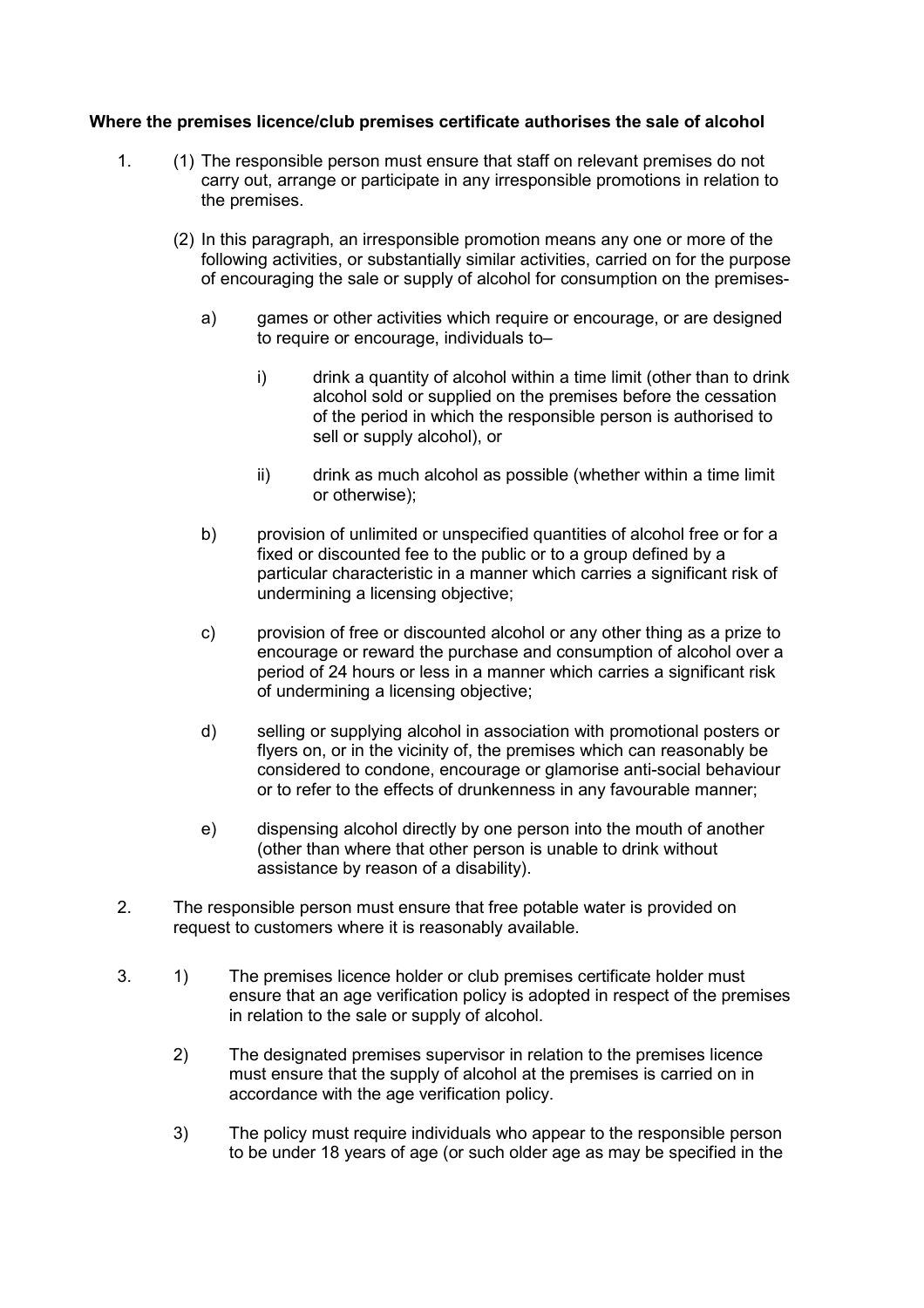policy) to produce on request, before being served alcohol, identification bearing their photograph, date of birth and either

- a) a holographic mark, or
- b) an ultraviolet feature
- 4. The responsible person must ensure that–
	- a) where any of the following alcoholic drinks is sold or supplied for consumption on the premises (other than alcoholic drinks sold or supplied having been made up in advance ready for sale or supply in a securely closed container) it is available to customers in the following measures–
	- i) beer or cider:  $\frac{1}{2}$  pint;
	- ii) gin, rum, vodka or whisky: 25 ml or 35 ml; and
	- iii) still wine in a glass: 125 ml; and
	- b) these measures are displayed in a menu, price list or other printed material which is available to customers on the premises , and
	- c) where a customer does not, in relation to a sale of alcohol, specify the quantity of alcohol to be sold, the customer is made aware that these measures are available.
- 5. Maximum permitted price
	- (1) A relevant person shall ensure that no alcohol is sold or supplied for consumption on or off the premises for a price which is less than the permitted price.
	- (2) For the purposes of the condition set out in paragraph 1
		- a) "duty" is to be construed in accordance with the Alcoholic Liquor Duties Act 1979;
		- b) "permitted price" is the price found by applying the formula —

#### $P = D + (D \times V)$  where-

- (i) **P** is the permitted price,
- (ii) **D** is the amount of duty chargeable in relation to the alcohol as if the duty were charged on the date of the sale or supply of the alcohol, and
- (iii) **V** is the rate of value added tax chargeable in relation to the alcohol as if the value added tax were charged on the date of the sale or supply of the alcohol;
- c) "relevant person" means, in relation to premises in respect of which there is in force a premises licence —
	- (i) the holder of the premises licence,
	- (ii) the designated premises supervisor (if any) in respect of such a licence, or